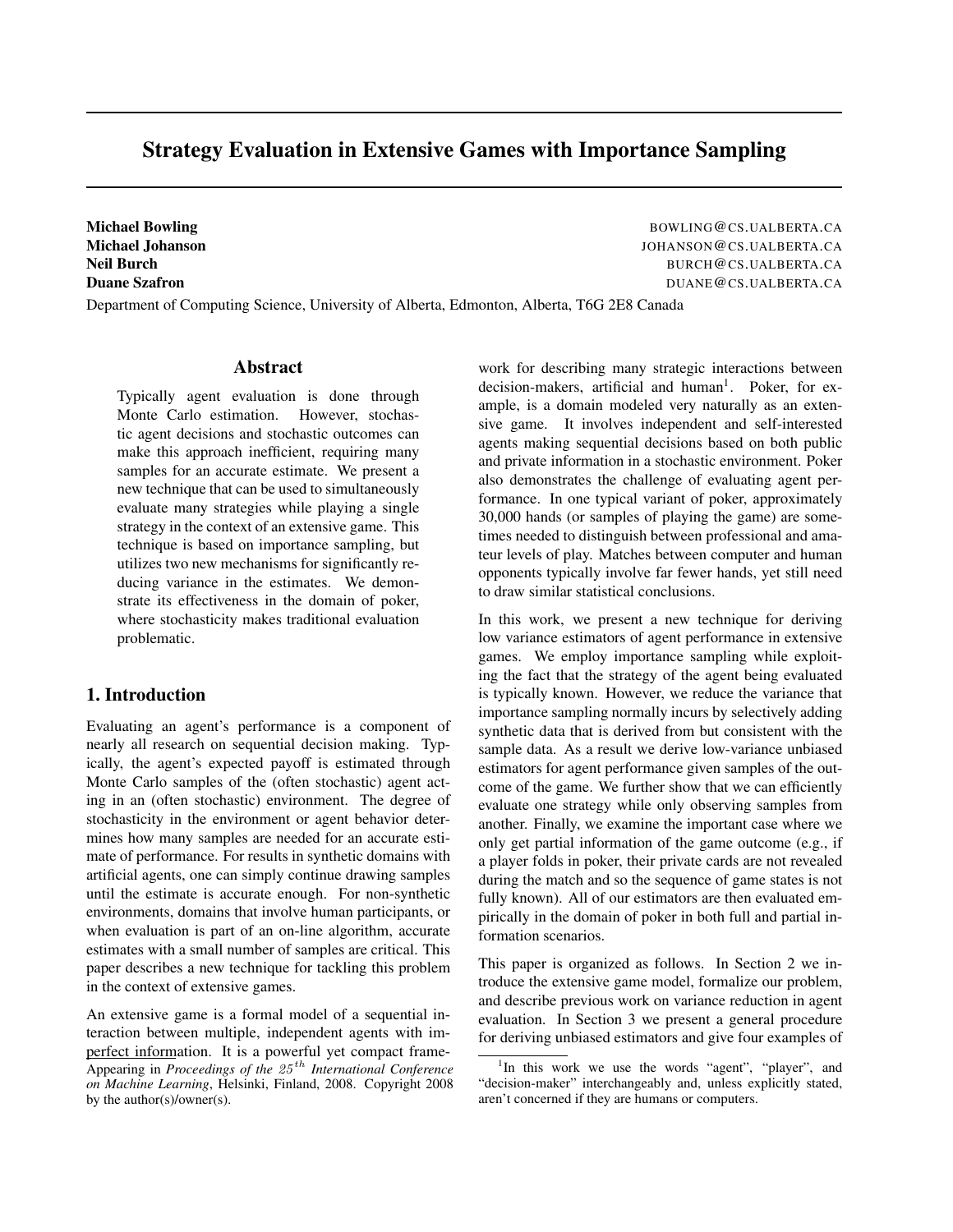these estimators. We then briefly introduce the domain of poker in Section 4 and describe how these estimators can be applied to this domain. In Section 5 we show empirical results of our approach in poker. Finally, we conclude in Section 6 with some directions for future work.

# 2. Background

We begin by describing extensive games and then we formalize the agent evaluation problem.

### 2.1. Extensive Games

Definition 1 *(Osborne & Rubenstein, 1994, p. 200) a finite extensive game with imperfect information has the following components:*

- *A finite set* N *of players.*
- *A finite set* H *of sequences, the possible histories of actions, such that the empty sequence is in* H *and every prefix of a sequence in* H *is also in* H.  $Z \subseteq H$ *are the terminal histories (those which are not a prefix of any other sequences).*  $A(h) = \{a : (h, a) \in H\}$ *are the actions available after a non-terminal history*  $h \in H$ ,
- *A player function* P *that assigns to each non-terminal history (each member of H* $\Z$ *) a member of*  $N \cup \{c\}$ *, where* c *represents* chance.  $P(h)$  *is the player who takes an action after the history* h. If  $P(h) = c$ , then *chance determines the action taken after history* h*.*
- A function  $f_c$  that associates with every history h for *which*  $P(h) = c$  *a* probability measure  $f_c(\cdot|h)$  on  $A(h)$  ( $f_c(a|h)$  *is the probability that a occurs given* h*), where each such probability measure is independent of every other such measure.*
- For each player  $i \in N$  a partition  $\mathbf{I}_i$  of  $\{h \in H :$  $P(h) = i$  with the property that  $A(h) = A(h')$ *whenever* h *and* h <sup>0</sup> *are in the same member of the partition.*  $\mathbf{I}_i$  *is the information partition of player i; a set*  $I_i \in \mathbf{I}_i$  *is an information set of player i.*
- For each player  $i \in N$  a utility function  $u_i$  from the *terminal states* Z *to the reals* **R***. If*  $N = \{1, 2\}$  *and*  $u_1 = -u_2$ , it is a *zero-sum* extensive game.

A strategy of player  $i \sigma_i$  in an extensive game is a function that assigns a distribution over  $A(I_i)$  to each  $I_i \in \mathbf{I}_i$ . A strategy profile  $\sigma$  consists of a strategy for each player,  $\sigma_1, \sigma_2, \ldots$ , with  $\sigma_{-i}$  referring to all the strategies in  $\sigma$  except  $\sigma_i$ .

Let  $\pi^{\sigma}(h)$  be the probability of history h occurring if players choose actions according to  $\sigma$ . We can decompose  $\pi^{\sigma} = \Pi_{i \in N \cup \{c\}} \pi_i^{\sigma}(h)$  into each player's contribution to

this probability. Hence,  $\pi_i^{\sigma}(h)$  is the probability that if player *i* plays according to  $\sigma$  then for all histories  $h'$  that are a proper prefix of h with  $P(h') = i$ , player i takes the subsequent action in h. Let  $\pi_{-i}^{\sigma}(h)$  be the product of all players' contribution (including chance) except player i. The overall value to player i of a strategy profile is then the expected payoff of the resulting terminal node, i.e.,  $u_i(\sigma) = \sum_{z \in Z} u_i(z) \pi^\sigma(z)$ . For  $Y \subseteq Z$ , a subset of possible terminal histories, define  $\pi^{\sigma}(Y) = \sum_{z \in Y} \pi^{\sigma}(z)$ , to be the probability of reaching any outcome in the set  $Y$  given σ, with  $\pi_i^{\sigma}(Y)$  and  $\pi_{-i}^{\sigma}(Y)$  defined similarly.

### 2.2. The Problem

Given some function on terminal histories  $V : Z \to \mathbb{R}$  we want to estimate  $E_{z|\sigma}$  [V(z)]. In most cases V is simply  $u_i$ , and the goal is to evaluate a particular player's expected payoff. We explore three different settings for this problem. In all three settings, we assume that  $\sigma_i$  (our player's strategy) is known, while  $\sigma_{j\neq i}$  (the other players' strategies) are not known.

- *On-policy full-information*. In the simplest case, we get samples  $z_{1...t} \in Z$  from the distribution  $\pi^{\sigma}$ .
- *Off-policy full-information*. In this case, we get samples  $z_{1...t} \in Z$  from the distribution  $\pi^{\hat{\sigma}}$  where  $\hat{\sigma}$  differs from  $\sigma$  only in player *i*'s strategy:  $\pi_{-i}^{\sigma} = \pi_{-i}^{\hat{\sigma}}$ . In this case we want to evaluate one strategy for player  $i$ from samples of playing a different one.
- *Off-policy partial-information*. In the hardest case, we don't get full samples of outcomes  $z_t$ , but rather just player *i*'s view of the outcomes. For example, in poker, if a player folds, their cards are not revealed to the other players and so certain chance actions are not known. Formally, in this case we get samples of  $K(z_t) \in \mathbf{K}$ , where K is a many-to-one mapping and  $z_t$  comes from the distribution  $\pi^{\hat{\sigma}}$  as above. K intuitively must satisfy the following conditions: for  $z, z' \in Z$ , if  $K(z) = K(z')$  then,

$$
- V(z) = V(z'), \text{ and}
$$
  

$$
- \forall \sigma \quad \pi_i^{\sigma}(z) = \pi_i^{\sigma}(z').
$$

#### 2.3. Monte Carlo Estimation

The typical approach to estimating  $E_{z|\sigma}$  [V(z)] is through simple Monte Carlo estimation. Given independent samples  $z_1, \ldots, z_t$  from the distribution  $\pi^{\sigma}$ , simply estimate the expectation as the sample mean of outcome values.

$$
\frac{1}{t}\sum_{i=1}^{t}V(z_i)
$$
 (1)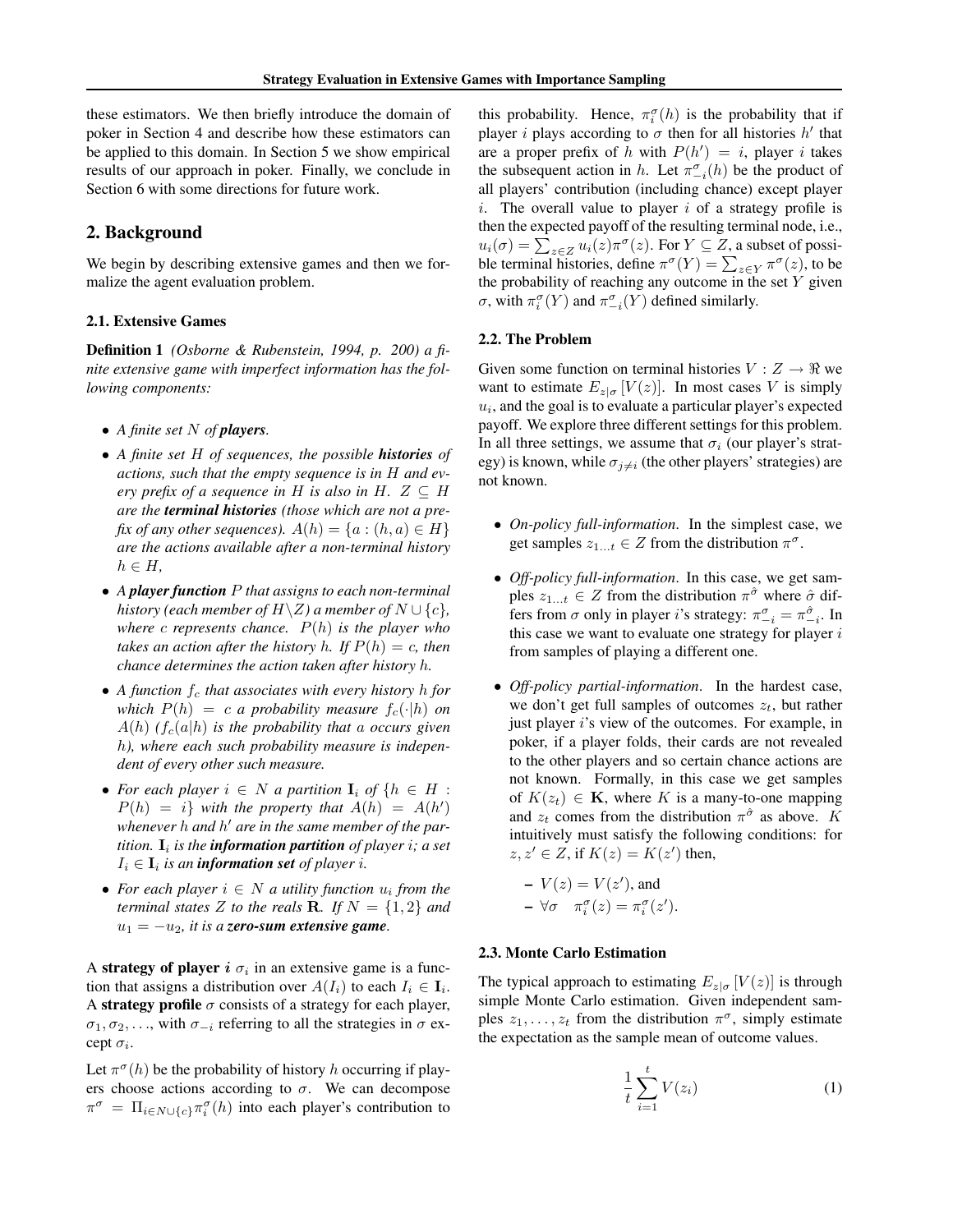As the estimator has zero bias, the mean squared error of the estimator is determined by its variance. If the variance of  $V(z)$  given  $\sigma$  is large, the error in the estimate can be large and many samples are needed for accurate estimation.

Recently, we proposed a new technique for agent evaluation in extensive games (Zinkevich et al., 2006). We showed that value functions over non-terminal histories could be used to derive alternative unbiased estimators. If the chosen value function was close to the true expected value given the partial history and players' strategies, then the estimator would result in a reduction in variance. The approach essentially derives a real-valued function  $V(z)$ that is used in place of  $V$  in the Monte Carlo estimator from Equation 1. The expectation of  $\hat{V}(z)$  matches the expectation of  $V(z)$  for any choice of  $\sigma$ , and so the result is an unbiased estimator, but potentially with lower variance and thus lower mean-squared error. The specific application of this approach to poker, using an expert-defined value function, was named the DIVAT estimator and was shown to result in a dramatic reduction in variance. A simpler choice of value function, the expected value assuming the betting is "bet-call" for all remaining betting rounds, can even make a notable reduction. We refer to this conceptually and computationally simpler estimator as (Bet-Call) BC-DIVAT.

Both traditional Monte Carlo estimation and DIVAT are focused on the *on-policy* case, requiring outcomes sampled from the joint strategy that is being evaluated. Furthermore, DIVAT is restricted to *full-information*, where the exact outcome is known. Although limited in these regards, they also don't require any knowledge about any of the players' strategies.

### 3. General Approach

We now describe our new approach for deriving lowvariance, unbiased estimators for agent evaluation. In this section we almost exclusively focus on the *off-policy fullinformation* case. Within this setting we observe a sampled outcome z from the distribution  $\pi^{\hat{\sigma}}$ , and the goal is to estimate  $E_{z|\sigma}$  [V(z)]. The outcomes are observed based on the strategy  $\hat{\sigma}$  while we want to evaluate the expectation over  $\sigma$ , where they differ only in player i's strategy. This case subsumes the on-policy case, and we touch on the more difficult partial-information case at the end of this section. In order to handle this more challenging case, we require full knowledge of player i's strategies, both the strategy being observed  $\hat{\sigma}_i$  and the one being evaluated  $\sigma_i$ .

At the core of our technique is the idea that synthetic histories derived from the sampled history can also be used in the estimator. For example, consider the unlikely case when  $\sigma$  is known entirely. Given an observed outcome

 $z \in Z$  (or even without an observed outcome) we can exactly compute the desired expectation by examining every outcome.

$$
V_Z(z) \equiv \sum_{z' \in Z} V(z') \pi^{\sigma}(z') = E_{z|\sigma} [V(z)] \tag{2}
$$

Although impractical since we don't know  $\sigma$ ,  $V_Z(z)$  is an unbiased and zero variance estimator.

Instead of using every terminal history, we could restrict ourselves to a smaller set of terminal histories. Let  $U(z^{\prime}) \in$  $Z \subset Z$  be a mapping of terminal histories to a set of terminal histories, where at least  $z' \in U(z')$ . We can construct an unbiased estimator that considers the history  $z'$ in the estimation whenever we observe a history from the set  $U(z')$ . Another way to consider things is to say that  $U^{-1}(z)$  is the set of synthetic histories considered when we observe z. Specifically, we define the estimator  $V_U(z)$ for the observed outcome z as,

$$
V_U(z) \equiv \sum_{z' \in U^{-1}(z)} V(z') \frac{\pi^{\sigma}(z')}{\pi^{\hat{\sigma}}(U(z'))}
$$
 (3)

The estimator considers the value of every outcome  $z'$ where the observed history z is in the set  $U(z')$ . Each outcome though is weighted in a fashion akin to importance sampling. The weight term for  $z'$  is proportional to the probability of that history given  $\sigma$ , and inversely proportional to the probability that  $z'$  is one of the considered synthetic histories when observing sampled outcomes from  $\hat{\sigma}$ . Note that  $V_U(z)$  is not an estimate of  $V(z)$ , but rather has the same expectation.

At first glance,  $V_U$  may seem just as impractical as  $V_Z$  since  $\sigma$  is not known. However, with a careful choice of U we can insure that the weight term depends only on the known strategies  $\sigma_i$  and  $\hat{\sigma}_i$ . Before presenting example choices of U, we first prove that  $V_U$  is unbiased.

**Theorem 1** If  $\pi_i^{\hat{\sigma}}(z)$  is non-zero for all outcomes  $z \in Z$ , *then,*

$$
E_{z|\hat{\sigma}}[V_U(z)] = E_{z|\sigma}[V(z)],
$$

 $i.e., V<sub>U</sub>$  *is an unbiased estimator.* 

Proof: First, let us consider the denominator in the weight term of  $V_U$ . Since  $z' \in U(z')$  and  $\pi_i^{\hat{\sigma}}$  is always positive, the denominator can only be zero if  $\pi \hat{c}_i(z')$  is zero. If this were true,  $\pi_{-i}^{\sigma}(z')$  must also be zero, and as a consequence so must the numerator. As a result the terminal history  $z'$ is never reached and so it is correct to simply exclude such histories from the estimator's summation.

Define  $\mathbf{1}(x)$  to be the indicator function that takes on the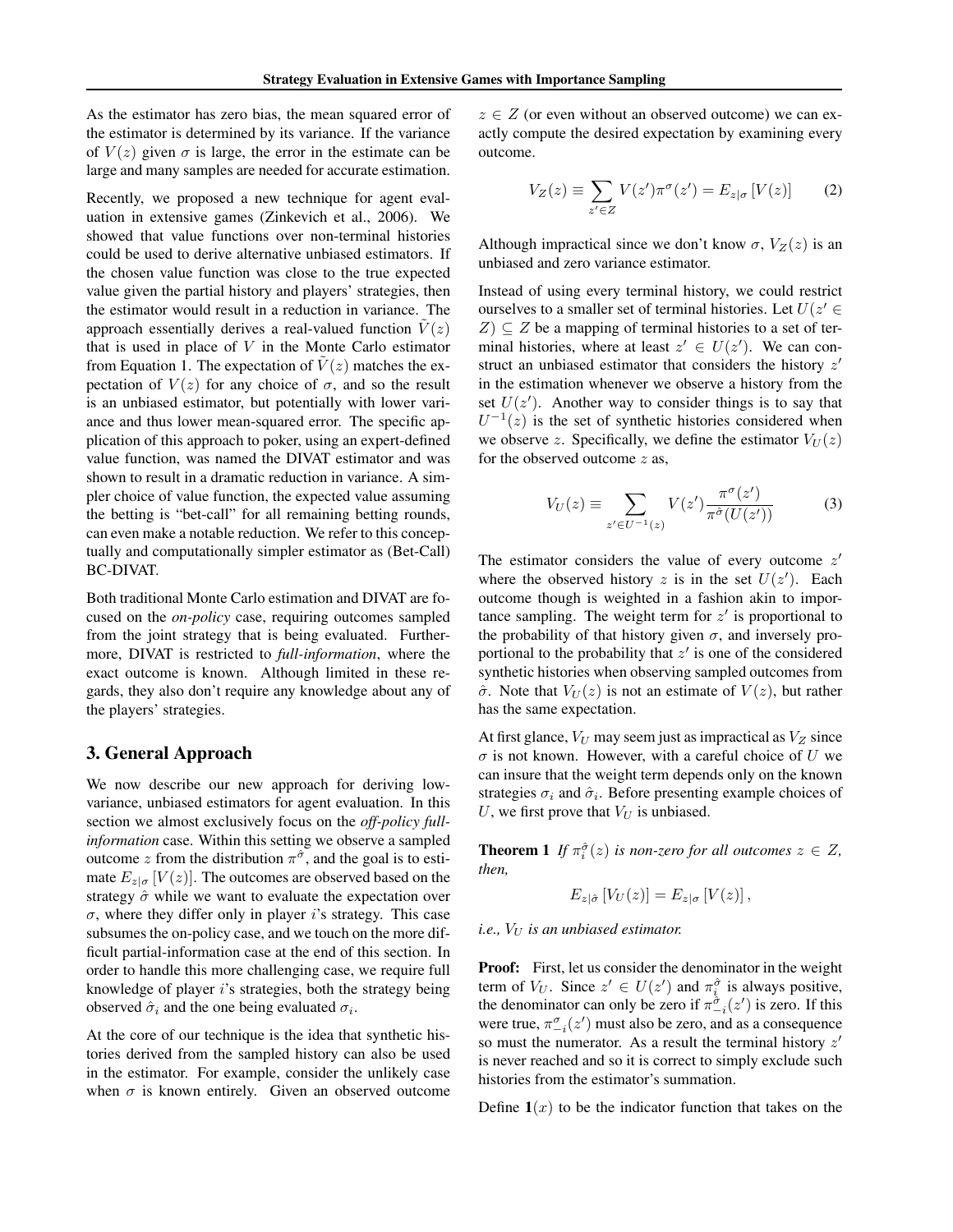value 1 if  $x$  is true and 0 if false.

$$
E_{z|\hat{\sigma}}[V_U(z)]
$$
  
=  $E_{z|\hat{\sigma}}\left[\sum_{z'\in U^{-1}(z)} V(z') \frac{\pi^{\sigma}(z')}{\pi^{\hat{\sigma}}(U(z'))}\right]$  (4)

$$
=E_{z|\hat{\sigma}}\left[\sum_{z'}\mathbf{1}(z\in U(z'))V(z')\frac{\pi^{\sigma}(z')}{\pi^{\hat{\sigma}}(U(z'))}\right]
$$
(5)

$$
= \sum_{z'} V(z') \frac{\pi^{\sigma}(z')}{\pi^{\hat{\sigma}}(U(z'))} E_{z|\hat{\sigma}} \left[ \mathbf{1}(z \in U(z')) \right] \tag{6}
$$

$$
=\sum_{z'} V(z') \frac{\pi^{\sigma}(z')}{\pi^{\hat{\sigma}}(U(z'))} \pi^{\hat{\sigma}}(U(z')) \tag{7}
$$

$$
=\sum_{z'} V(z')\pi^{\sigma}(z') = E_{z|\sigma}[V(z)] \tag{8}
$$

The derivation follows from the linearity of expectation, the definition of  $\pi^{\hat{\sigma}}$ , and the definition of expectation.

We now look at four specific choices of  $U$  for which the weight term can be computed while only knowing player i's portion of the joint strategy  $\sigma$ .

Example 1: Basic Importance Sampling. The simplest choice of U for which  $V_U$  can be computed is  $U(z) = \{z\}.$ In other words, the estimator considers just the sampled history. In this case the weight term is:

$$
\frac{\pi^{\sigma}(z')}{\pi^{\hat{\sigma}}(U(z'))} = \frac{\pi^{\sigma}(z')}{\pi^{\hat{\sigma}}(z')}
$$
\n(9)

$$
= \frac{\pi_i^{\sigma}(z')\pi_{-i}^{\sigma}(z')}{\pi_i^{\hat{\sigma}}(z')\pi_{-i}^{\hat{\sigma}}(z')} \tag{10}
$$

$$
=\frac{\pi_i^{\sigma}(z')}{\pi_i^{\hat{\sigma}}(z')} \tag{11}
$$

The weight term only depends on  $\sigma_i$  and  $\hat{\sigma}_i$  and so is a known quantity. When  $\hat{\sigma}_i = \sigma_i$  the weight term is 1 and the result is simple Monte Carlo estimation. When  $\hat{\sigma}_i$  is different, the estimator is a straightforward application of importance sampling.

Example 2: Game Ending Actions. A more interesting example is to consider all histories that differ from the sample history by only a single action by player  $i$  and that action must be the last action in the history. For example, in poker, the history where the player being evaluated chooses to fold at an earlier point in the betting sequence is considered in this estimator. Formally, define  $S_{-i}(z) \in H$  to be the shortest prefix of z where the remaining actions in  $z$  are all made by player  $i$  or chance. Let  $U(z) = \{z' \in Z : S_{-i}(z) \text{ is a prefix of } z'\}.$  The weight

term becomes,

$$
\frac{\pi^{\sigma}(z')}{\pi^{\hat{\sigma}}(U(z'))} = \frac{\pi^{\sigma}(z')}{\pi^{\hat{\sigma}}(S_{-i}(z'))}
$$
\n(12)

$$
= \frac{\pi_{-i}^{\sigma}(z')\pi_i^{\sigma}(z')}{\pi_{-i}^{\hat{\sigma}}(S_{-i}(z'))\pi_i^{\hat{\sigma}}(S_{-i}(z'))}
$$
(13)

$$
= \frac{\pi_{-i}^{\sigma}(S_{-i}(z'))\pi_i^{\sigma}(z')}{\pi_{-i}^{\hat{\sigma}}(S_{-i}(z'))\pi_i^{\hat{\sigma}}(S_{-i}(z'))}
$$
(14)

$$
=\frac{\pi_i^{\sigma}(z')}{\pi_i^{\hat{\sigma}}(S_{-i}(z'))}
$$
\n(15)

As this only depends on the strategies of player  $i$ , we can compute this quantity and therefore the estimator.

=

Example 3: Private Information. We can also use all histories in the update that differ only in player  $i$ 's private information. In other words, any history that the other players wouldn't be able to distinguish from the sampled history is considered. For example, in poker, any history where player  $i$  receiving different private cards is considered in the estimator since the opponents' strategy cannot depend directly on this strictly private information. Formally, let  $U(z) = \{ z' \in Z : \forall \sigma \pi_{-i}^{\sigma}(z') = \pi_{-i}^{\sigma}(z) \}.$  The weight term then becomes,

$$
\frac{\pi^{\sigma}(z')}{\pi^{\hat{\sigma}}(U(z'))} = \frac{\pi^{\sigma}(z')}{\sum_{z'' \in U(z')} \pi^{\hat{\sigma}}(z'')}
$$
\n(16)

$$
=\frac{\pi_{-i}^{\sigma}(z')\pi_i^{\sigma}(z')}{\sum_{z''\in U(z')} \pi_{-i}^{\hat{\sigma}}(z'')\pi_i^{\hat{\sigma}}(z'')} \qquad (17)
$$

$$
= \frac{\pi_{-i}^{\sigma}(z')\pi_i^{\sigma}(z')}{\sum_{z''\in U(z')}\pi_{-i}^{\hat{\sigma}}(z')\pi_i^{\hat{\sigma}}(z'')} \qquad (18)
$$

$$
=\frac{\pi_{-i}^{\sigma}(z')\pi_i^{\sigma}(z')}{\pi_{-i}^{\hat{\sigma}}(z')\sum_{z''\in U(z')}\pi_i^{\hat{\sigma}}(z'')} \qquad (19)
$$

$$
=\frac{\pi_i^{\sigma}(z')}{\pi_i^{\hat{\sigma}}(U(z'))}
$$
\n(20)

As this only depends on the strategies of player  $i$ , we can again compute this quantity and therefore the estimator as well.

Example 4: Combined. The past two examples show that we can consider histories that differ in the player's private information or by the player making an alternative game ending action. We can also combine these two ideas and consider any history that differs by both an alternative game ending action and the player's private information. Define  $Q(z)$  =  $\big\{h\in H:|h|=|S_{-i}(z)|\text{ and } \forall \sigma\pi_{-i}^{\sigma}(h)=\pi_{-i}^{\sigma}(S_{-i}(z))\big\},$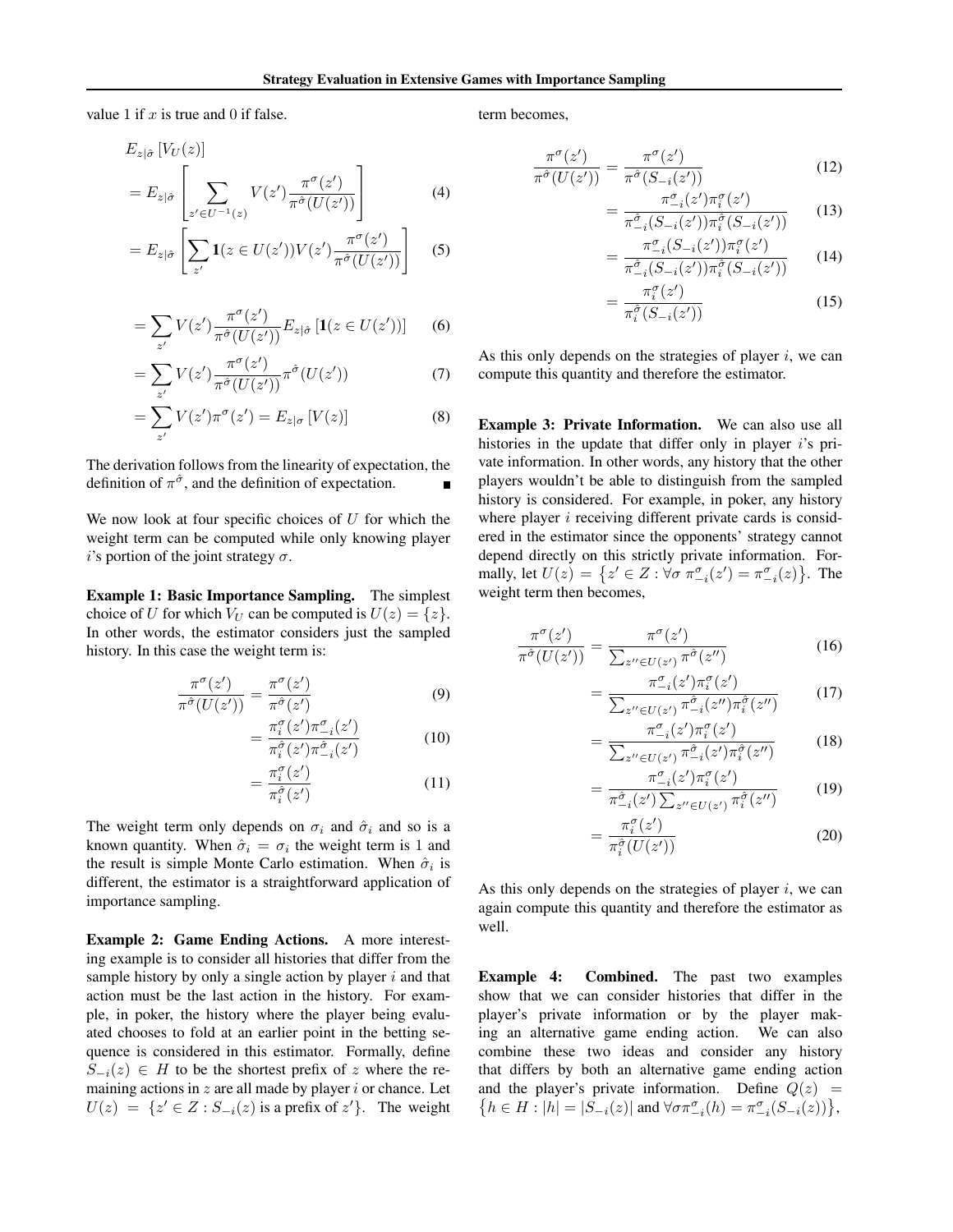Let  $U(z) = \{z' \in Z : \text{ a prefix of } z' \text{ is in } Q(z)\}.$ 

=

$$
\frac{\pi^{\sigma}(z')}{\pi^{\hat{\sigma}}(U(z'))} = \frac{\pi^{\sigma}(z')}{\pi^{\hat{\sigma}}(Q(z'))}
$$
\n(21)

$$
=\frac{\pi_{-i}^{\sigma}(z')\pi_i^{\sigma}(z')}{\sum_{h\in Q(z')}\pi_{-i}^{\hat{\sigma}}(h)\pi_i^{\hat{\sigma}}(h)}\tag{22}
$$

$$
=\frac{\pi_{-i}^{\sigma}(z')\pi_i^{\sigma}(z')}{\sum_{h\in Q(z')}\pi_{-i}^{\hat{\sigma}}(S_{-i}(z))\pi_i^{\hat{\sigma}}(h)}\qquad(23)
$$

$$
= \frac{\pi_{-i}^{\sigma}(S_{-i}(z'))\pi_i^{\sigma}(z')}{\pi_{-i}^{\hat{\sigma}}(S_{-i}(z'))\sum_{h \in Q(z')} \pi_i^{\hat{\sigma}}(h)} \qquad (24)
$$

$$
=\frac{\pi_i^{\sigma}(z')}{\pi_i^{\hat{\sigma}}(Q(z'))}
$$
\n(25)

Once again this quantity only depends on the strategies of player i and so we can compute this estimator as well.

We have presented four different estimators that try to extract additional information from a single observed game outcome. We can actually combine any of these estimators with other unbiased approaches for reducing variance. This can be done by replacing the V function in the above estimators with any unbiased estimate of  $V$ . In particular, these estimators can be combined with our previous DIVAT approach by choosing  $V$  to be the DIVAT (or BC-DIVAT) estimator instead of  $u_i$ .

#### 3.1. Partial Information

The estimators above are provably unbiased for both thepolicy and off-policy full-information case. We now briefly discuss the off-policy partial-information case. In this case we don't directly observe the actual terminal history  $z_t$  but only a many-to-one mapping  $K(z_t)$  of the history. One simple adaptation of our estimators to this case is to use the history  $z'$  in the estimator whenever it is possible that the unknown terminal history could be in  $U(z')$ , while keeping the weight term unchanged. Although we lose the unbiased guarantee with these estimators, it is possible that the reduction in variance is more substantial than the error caused by the bias. We investigate empirically the magnitude of the bias and the resulting mean-squared error of such estimators in the domain of poker in Section 5.

# 4. Application to Poker

To analyze the effectiveness of these estimators, we will use the popular game of Texas Hold'em poker, as played in the AAAI Computer Poker Competition (Zinkevich & Littman, 2006). The game is two-player and zero-sum. Private cards are dealt to the players, and over four rounds, public cards are revealed. During each round, the players place bets that the combination of their public and private cards will be the strongest at the end of the game. The game has just under  $10^{18}$  game states, and has the properties of imperfect information, stochastic outcomes, and observations of the game outcome during a match exhibit partial information.

Each of the situations described in Section 2, on-policy and off-policy as well as full-information and partial information, have relevance in the domain of poker. In particular, the *on-policy full-information* case is the situation where one is trying to evaluate a strategy from full-information descriptions of the hands, as might be available after a match is complete. For example, this could be used to more accurately determine the winner of a competition involving a small number of hands (which is always the case when humans are involved). In this situation it is critical, that the estimator is unbiased, i.e., it is an accurate reflection of the expected winnings and therefore does not incorrectly favor any playing style.

The *off-policy full-information* case is useful for examining past games against an opponent to determine which of many alternative strategies one might want to use against them in the future. The introduction of bias (depending on the strategy used when playing the past hands) is not problematic, as the goal in this case is an estimate with as little error as possible. Hence the introduction of bias is acceptable in exchange for significant decreases in variance.

Finally, the *off-policy partial-information* case corresponds to evaluating alternative strategies during an actual match. In this case, we want to evaluate a set of strategies, which aren't being played, to try and identify an effective choice for the current opponent. The player could then choose a strategy whose performance is estimated to be strong even for hands it wasn't playing.

The estimators from the previous section all have natural applications to the game of poker:

- Basic Importance Sampling. This is a straightforward application of importance sampling. The value of the observed outcome of the hand is weighted by the ratio of the probability that the strategy being evaluated  $(\sigma_i)$  takes the same sequence of actions to the probability that the playing strategy  $(\hat{\sigma}_i)$  takes the sequence of actions.
- Game ending actions. By selecting the *fold* betting action, a player surrenders the game in order to avoid matching an opponent's bet. Therefore, the game ending actions estimator can consider all histories in which the player could have folded during the observed history.<sup>2</sup> We call this the **Early Folds** (EF) estimator. The estimator sums over all possible prefixes

<sup>&</sup>lt;sup>2</sup>In the full-information setting we can also consider situations where the player could have *called* on the final round of betting to end the hand.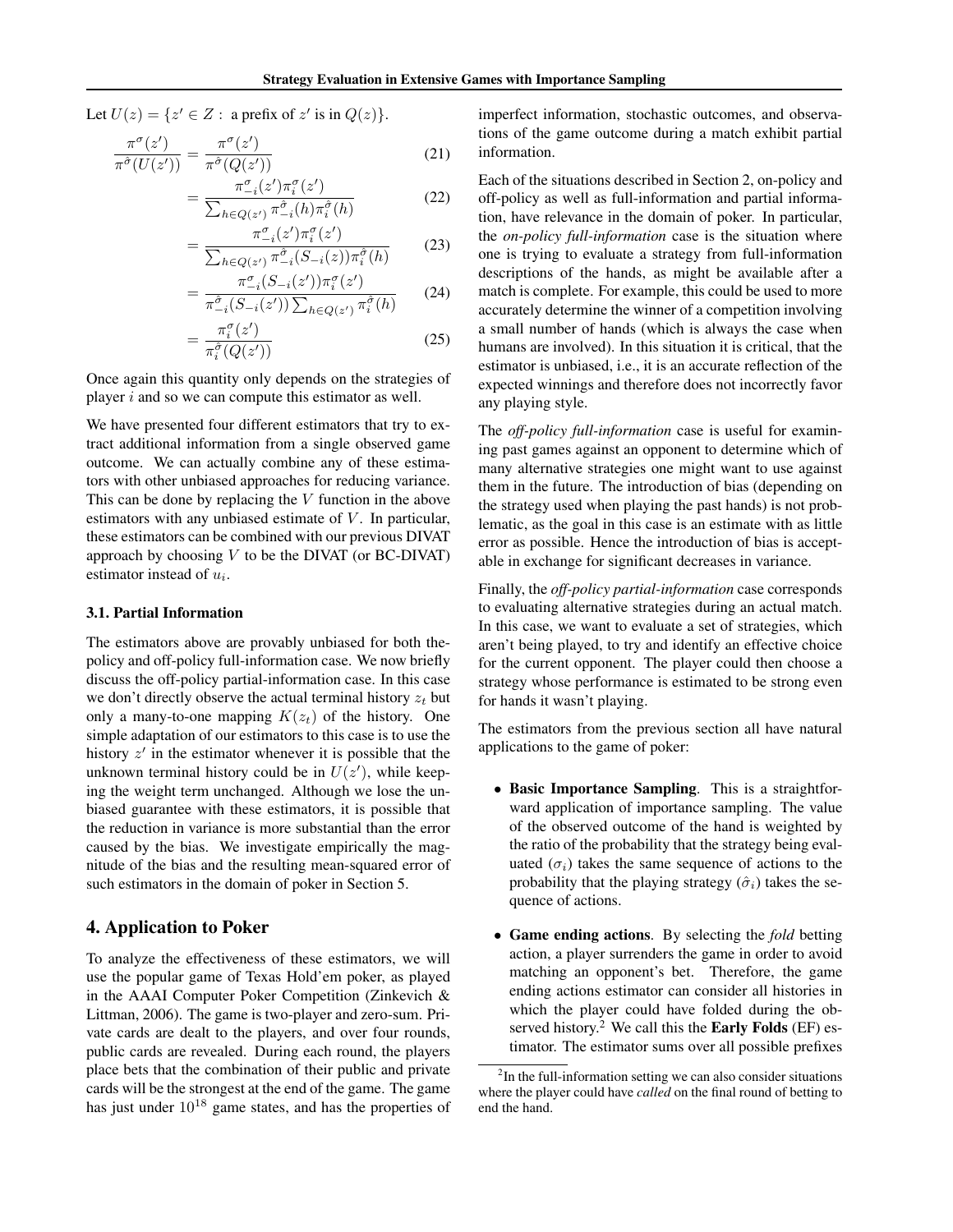of the betting sequence where the player could have chosen to fold. In the summation it weights the value of surrendering the pot at that point by the ratio of the probability of the observed betting up to that point and then folding given the player's cards (and  $\sigma_i$ ) to the probability of the observed betting up to that point given the player's cards (and  $\hat{\sigma}_i$ ).

• Private information. In Texas Hold'em, a player's private information is simply the two private cards they are dealt. Therefore, the private information estimator can consider all histories with the same betting sequence in which the player holds different private cards. We call this the All Cards (AC) estimator. The estimator sums over all possible two-card combinations (excepting those involving exposed board or opponent cards). In the summation it weights the value of the observed betting with the imagined cards by the ratio of the probability of the observed betting given those cards (and  $\sigma_i$ ) to the probability of the observed betting (given  $\hat{\sigma}_i$ ) summed over all cards.

## 5. Results

Over the past few years we have created a number of strong Texas Hold'em poker agents that have competed in the past two AAAI Computer Poker Competitions. To evaluate our new estimators, we consider games played between three of these poker agents: S2298 (Zinkevich et al., 2007), PsOpti4 (Billings et al., 2003), and CFR8 (Zinkevich et al., 2008). In addition, we also consider Orange, a competitor in the First Man-Machine Poker Championship.

To evaluate these estimators, we examined records of games played between each of three candidate strategies (S2298, CFR8, Orange) against the opponent PsOpti4. Each of these three records contains one million hands of poker, and can be viewed as full information (both players' private cards are always shown) or as partial information (when the opponent folds, their private cards are not revealed). We begin with the full-information experiments.

#### 5.1. Full Information

We used the estimators described previously to find the value of each of the three candidate strategies, using fullinformation records of games played from just one of the candidate strategies. The strategy that actually played the hands in the record of games is called the on-policy strategy and the others are the off-policy strategies. The results of one these experiments is presented in Table 1. In this experiment, we examined one million full-information hands of S2298 playing against PsOpti4. S2298 (the on-policy strategy) and CFR8 and Orange (the off-policy strategies) are evaluated by our importance sampling estimators, as

|                    | <b>Bias</b>   | StdDev | <b>RMSE</b> |
|--------------------|---------------|--------|-------------|
| S2298              |               |        |             |
| <b>Basic</b>       | $0*$          | 5103   | 161         |
| <b>DIVAT</b>       | $0*$          | 1935   | 61          |
| <b>BC-DIVAT</b>    | $0*$          | 2891   | 91          |
| <b>Early Folds</b> | $0*$          | 5126   | 162         |
| All Cards          | $0*$          | 4213   | 133         |
| AC+BC-DIVAT        | $0*$          | 2146   | 68          |
| AC+EF+BC-DIVAT     | $0*$          | 1778   | 56          |
| CFR8               |               |        |             |
| Basic              | $200 \pm 122$ | 62543  | 1988        |
| <b>DIVAT</b>       | $62 \pm 104$  | 53033  | 1678        |
| <b>BC-DIVAT</b>    | $84 + 45$     | 22303  | 710         |
| <b>Early Folds</b> | $123 \pm 120$ | 61481  | 1948        |
| All Cards          | $12 \pm 16$   | 8518   | 270         |
| AC+BC-DIVAT        | $35 + 13$     | 3254   | 109         |
| AC+EF+BC-DIVAT     | $2 \pm 12$    | 2514   | 80          |
| Orange             |               |        |             |
| <b>Basic</b>       | $159 + 40$    | 20559  | 669         |
| <b>DIVAT</b>       | $3 + 25$      | 11350  | 359         |
| <b>BC-DIVAT</b>    | $103 + 28$    | 12862  | 420         |
| <b>Early Folds</b> | $82 \pm 35$   | 17923  | 572         |
| All Cards          | $7 \pm 16$    | 8591   | 272         |
| AC+BC-DIVAT        | $8 + 13$      | 3154   | 100         |
| AC+EF+BC-DIVAT     | $6\pm12$      | 2421   | 77          |

Table 1. *Full Information Case.* Empirical bias, standard deviation, and root mean-squared-error over a 1000 hand match for various estimators. 1 million hands of poker between S2298 and PsOpti4 were observed. A bias of 0\* indicates a provably unbiased estimator.

well as DIVAT, BC-DIVAT, and a few combination estimators. We present the empirical bias and standard deviation of the estimators in the first two columns. The third column, "RMSE", is the root-mean-squared error of the estimator if it were used as the method of evaluation for a 1000 hand match (a typical match length). All of the numbers are reported in millibets per hand played. A millibet is one thousandth of a small-bet, the fixed magnitude of bets used in the first two rounds of betting. To provide some intuition for these numbers, a player that always folds will lose 750 millibets per hand, and strong players aim to achieve an expected win rate over 50 millibets per hand.

In the on-policy case, where we are evaluating S2298, all of the estimators are provably unbiased, and so they only differ in variance. Note that the Basic estimator, in this case, is just the Monte-Carlo estimator over the actual money lost or won. The Early Folds estimator provides no variance reduction over the Monte-Carlo estimate, while the All Cards estimator provides only a slight reduction. However, this is not nearly as dramatic as the reduction provided by the DIVAT estimator. The importance sampling estimators, however, can be combined with the DIVAT es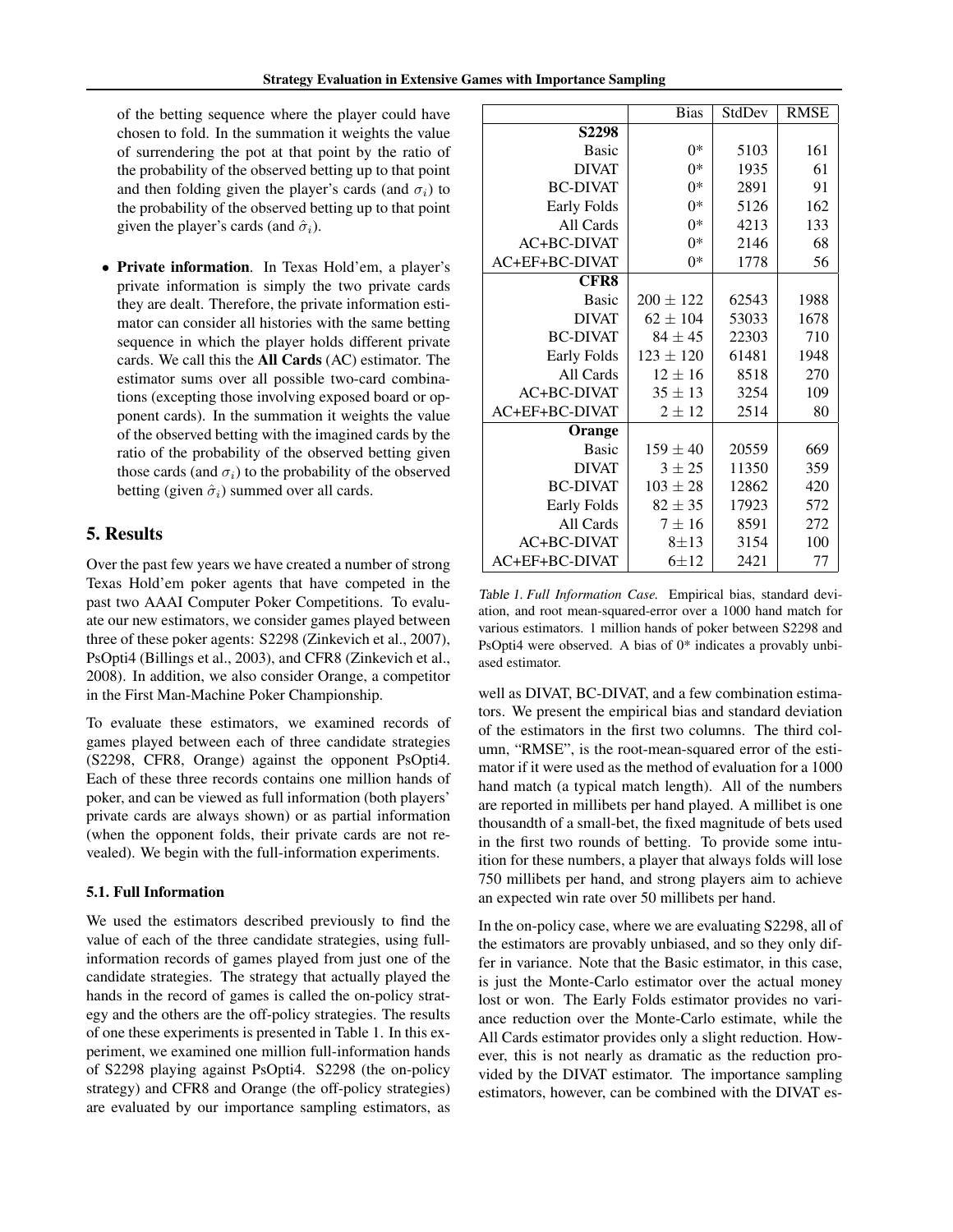timator as described in Section . The combination of BC-DIVAT with All Cards ("AC+BC-DIVAT") results in lower variance than either of the estimators separately.<sup>3</sup> The addition of Early Folds ("AC+EF+BC-DIVAT") produces an even further reduction in variance, showing the bestperformance of all the estimators, even though Early Folds on its own had little effect.

In the off-policy case, where we are evaluating CFR8 or Orange, we report the empirical bias (along with a 95% confidence bound) in addition to the variance. As DIVAT and BC-DIVAT were not designed for off-policy evaluation, we report numbers by combining them with the Basic estimator (i.e., using traditional importance sampling). Note that bias is possible in this case because our on-policy strategy (S2298) does not satisfy the assumption in Theorem 1, as there are some outcomes the strategy never plays. Basic importance sampling in this setting not only shows statistically significant bias, but also exhibits impractically large variance. DIVAT and BC-DIVAT, which caused considerable variance reduction on-policy, also should considerable variance reduction off-policy, but not enough to offset the extra variance from basic importance sampling. The All Cards estimator, on the other hand, shows dramatically lower variance with very little bias (in fact, the empirical bias is statistically insignificant). Combining the All Cards estimator with BC-DIVAT and Early Folds further reduces the variance, giving off-policy estimators that are almost as accurate as our best on-policy estimators.

The trends noted above continue in the other experiments, when CFR8 and Orange are being observed. For space considerations, we don't present the individual tables, but instead summarize these experiments in Table 2. The table shows the minimum and maximum empirically observed bias, standard deviation, and the root-mean-squared error of the estimator for a 1000 hand match. The strategies being evaluated are separated into the on-policy case, when the record involves data from that strategy, and the offpolicy case, when it doesn't.

#### 5.2. Partial Information

The same experiments were repeated for the case of partial information. The results of the experiment involving S2298 playing against PsOpti4 and evaluating our three candidate strategies under partial information is shown in Table 3. For DIVAT and BC-DIVAT, which require full information of the game outcome, we used a partial information variant where the full-information estimator was used when the

|                    | <b>Bias</b>  | StdDev | <b>RMSE</b> |
|--------------------|--------------|--------|-------------|
| <b>S2298</b>       |              |        |             |
| <b>Basic</b>       | ∩*           | 5104   | 161         |
| <b>DIVAT</b>       | $81\pm9$     | 2762   | 119         |
| <b>BC-DIVAT</b>    | $95 + 9$     | 2759   | 129         |
| Early Folds        | $47 + 1$     | 5065   | 167         |
| All Cards          | $5 + 13$     | 4218   | 133         |
| AC+BC-DIVAT        | $96 + 12$    | 2650   | 127         |
| CFR8               |              |        |             |
| <b>Basic</b>       | $202\pm80$   | 40903  | 1309        |
| <b>DIVAT</b>       | $175 + 47$   | 23376  | 760         |
| <b>BC-DIVAT</b>    | $183 + 47$   | 23402  | 762         |
| <b>Early Folds</b> | $181 + 78$   | 39877  | 1274        |
| All Cards          | $13 + 19$    | 7904   | 250         |
| AC+BC-DIVAT        | $101 \pm 16$ | 4014   | 162         |
| Orange             |              |        |             |
| <b>Basic</b>       | $204 + 45$   | 23314  | 765         |
| <b>DIVAT</b>       | $218 + 22$   | 10029  | 385         |
| <b>BC-DIVAT</b>    | $244 + 21$   | 10045  | 401         |
| Early Folds        | $218 + 43$   | 22379  | 741         |
| All Cards          | $3 + 19$     | 8092   | 256         |
| AC+BC-DIVAT        | $203 \pm 16$ | 3880   | 237         |

Table 3. *Partial-Information Case.* Empirical bias, standard deviation, and root mean-squared-error over a 1000 hand match for various estimators. 1 million hands of poker between S2298 and PsOpti4 with partial information were observed. A bias of 0\* indicates a provably unbiased estimator.

game outcome was known (i.e., no player folded) and winnings was used when it was not. This variant can result in a biased estimator, as can be seen in the table of results. The All Cards estimator, although also without any guarantee of being unbiased, actually fares much better in practice, not displaying a statistically significant bias in either the offpolicy or on-policy experiments. However, even though the DIVAT estimators are biased their low variance makes them preferred in terms of RMSE in the on-policy setting. In the off-policy setting, the variance caused by Basic importance sampling (as used with DIVAT and BC-DIVAT) makes the All Cards estimator the only practical choice. As in the full-information case we can combine the All Cards and BC-DIVAT for further variance reduction. The resulting estimator has lower RMSE than either All Cards or BC-DIVAT alone both in the on-policy and off-policy cases. The summary of the results of the other experiments, showing similar trends, are shown in Table 4.

# 6. Conclusion

We introduced a new method for estimating agent performance in extensive games based on importance sampling. The technique exploits the fact that the agent's strategy is typically known to derive several low variance estimators that can simultaneously evaluate many strategies while

The importance sampling estimators were combined with BC-DIVAT instead of DIVAT because the original DIVAT estimator is computationally burdensome, particularly when many evaluations are needed for every observation as is the case with the All Cards estimator.